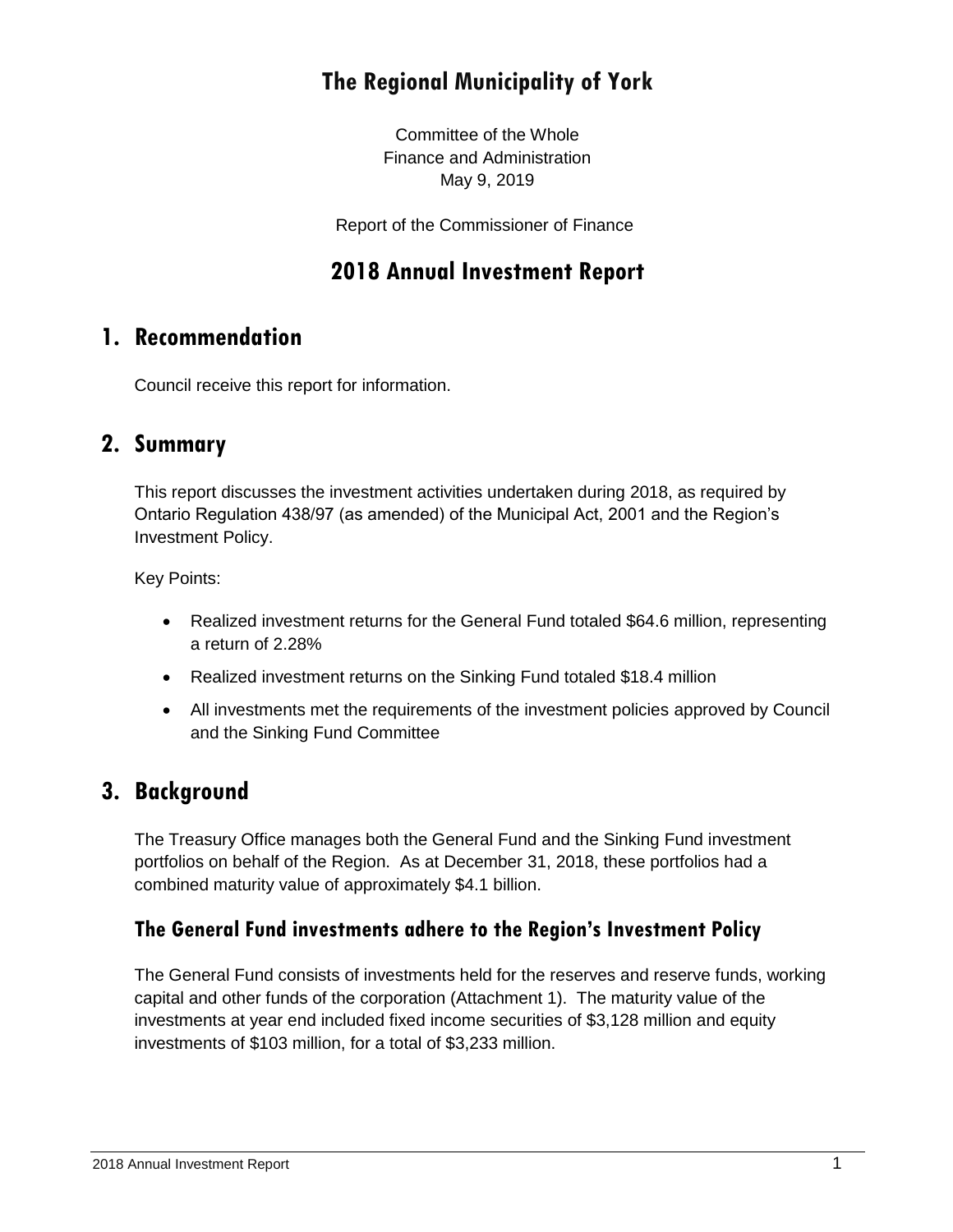General Fund investments adhere to the approved Investment Policy, which has the following objectives:

- Adherence to statutory requirements
- Preservation of capital
- Maintaining liquidity
- Earning a competitive rate of return

In addition, all investments must meet the eligibility requirements set out by Ontario Regulation 438/97 (as amended) of the Municipal Act, 2001, which specifies limits for each type of investment that can be held.

As at December 31, 2018, approximately 97% of the General Fund's portfolio consisted of fixed income or interest-producing investments. The remaining 3% represented equity investments that were managed by The ONE Investment Program, a fund sponsored by the Association of Municipalities of Ontario (AMO) and the Municipal Finance Officers' Association of Ontario (MFOA).

## **Sinking Funds will repay the principal amount of debentures at maturity**

The Sinking Fund portfolio is separately managed from the General Fund portfolio. It is funded from contributions set aside each year (as part of the annual Budget) to repay the principal amount of the sinking fund debentures at their maturity. In 2018, there were 11 sinking fund debentures which will mature between 2019 and 2043. The Sinking Fund portfolio held investments which had a maturity value of \$905 million at year-end (Attachment 2). During the year, \$133.3 million of contributions were made to the Sinking Fund to meet the actuarial requirements for the retirement of those debentures. Investments within the Sinking Fund portfolio have been segregated to align with the maturity their respective sinking fund debenture.

Sinking Fund investments are being held in trust on behalf of the Town of Newmarket, the Township of King, and York Region. All investments follow a policy established by the Sinking Fund Committee, which is similar to the Region's Investment Policy. An Annual Investment Report detailing the Sinking Fund investment activities is submitted to and approved by the Sinking Fund Committee, which is chaired by the Commissioner of Finance.

# **4. Analysis**

### **Short-term interest rates moved higher in 2018**

During 2018, economic and political developments dominated the marketplace. Central banks around the world began talking about higher rates. In Canada, Governor Poloz suggested that maintaining a policy of negative real rates when the economy is near full employment and inflation is on target would not only heighten economic risk (via overheating) but also financial risk (via excessive debt). With the economy and employment continuing to make strong gains throughout 2018, both the Bank of Canada and the Federal Reserve raised overnight rates three and four times respectively, causing short-term rates to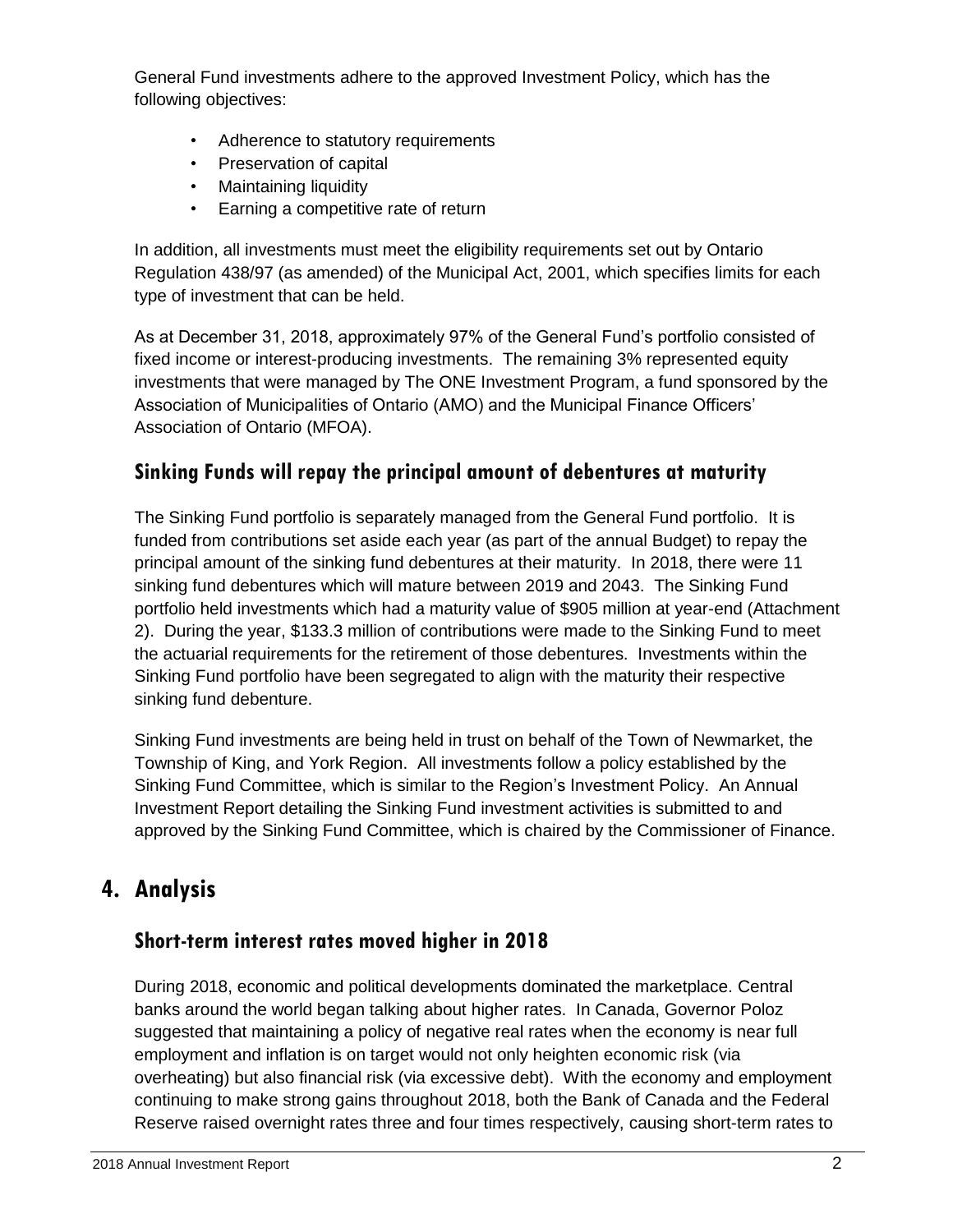increase. Long-term yields remained stable as the economy did not show signs of inflation which resulted in investors only requiring a lower premium to hold long-term bonds.

As depicted in Figure 1, the yield on five-year Government of Canada bond has remained at historic lows since 2015. Since the fall of 2016, yields have begun to move higher as central banks gradually withdrew stimulus from the economy as gains in employment and output began to make strides.





#### **The focus of the 2018 investment strategy was to remain defensive**

The investment strategy set out in last year's annual report centered on the following themes:

- 1. Portfolio to remain defensive in anticipation of higher interest rates
- 2. Maintain higher liquidity
- 3. Maintain discipline of investment program and be patient

As Figure 2 depicts, the level of interest rates diverged over the course of 2018. Short-term rates (1 to 4 years) rose significantly; whereas mid-term rates (5 to 8 years) did not rise as much; and long-term rates actually declined year-over-year.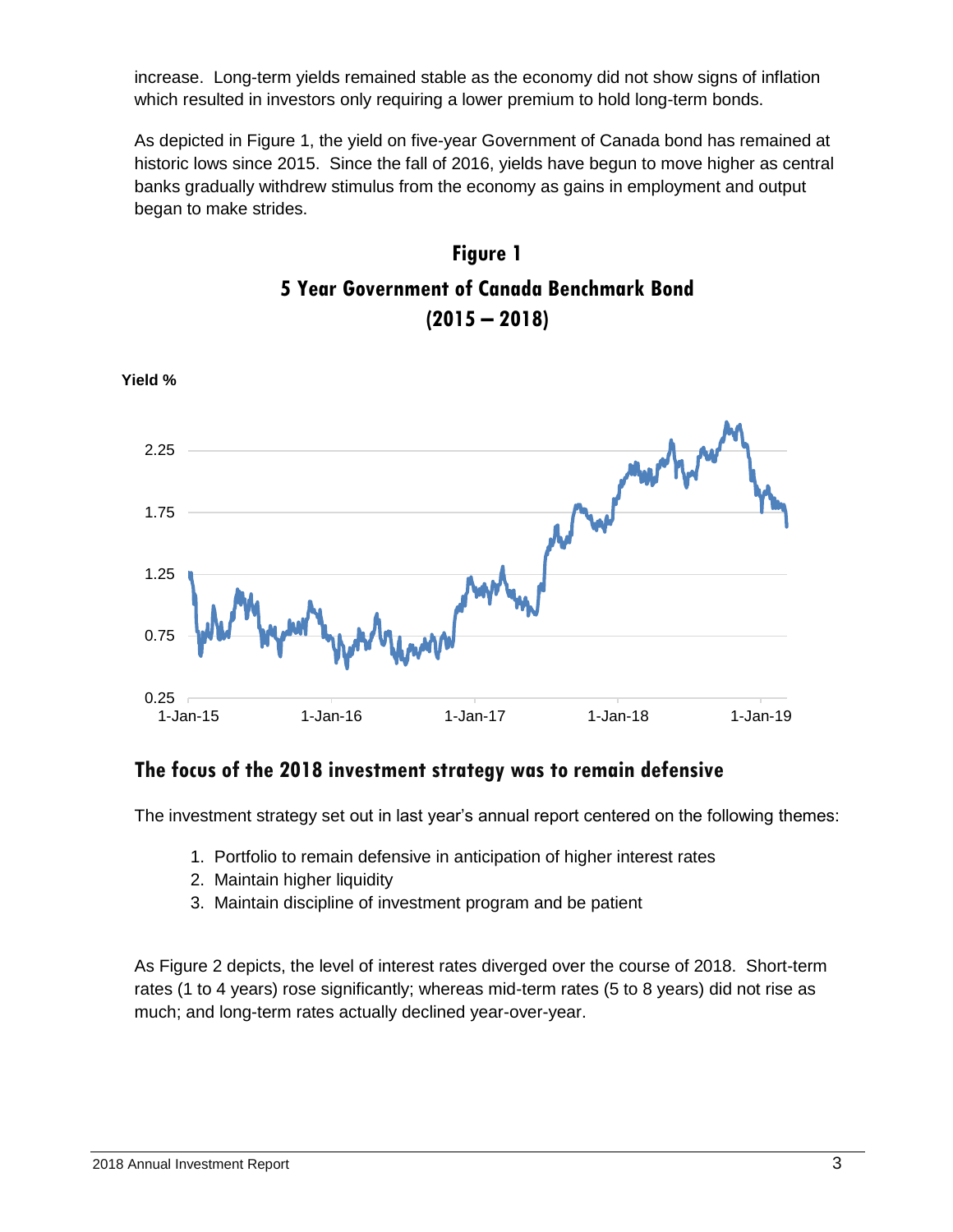**Figure 2 Government of Canada Shift in Yield Curve for 2018**



During 2018 there were fewer opportunities to extend the overall term of the portfolio. The investment team did however add to portfolio holdings in bonds maturing between two and four years as these securities were deemed to provide the best returns with limited term risk.

Liquidity is made up of cash on hand and short-term investments with a maturity typically under one year. Maintaining adequate liquidity is an important objective of the Region's Investment Policy. It is required to ensure the Region always has sufficient funds to meet its financial obligations as required. During 2018 the Region held on average \$1,070 million in bank deposits and short-term investments (under two years) representing approximately 35% of the portfolio to adequately meet these obligations.

The discipline of the investment program was maintained as the term of the portfolio was held relatively constant at three and one half years, similar to that of 2017. Credit quality of the portfolio was also maintained by holding a diverse range of securities with an overall average credit rating of AA.

### **The General Fund earned \$64.6 million for a return of 2.28%**

In 2018, the General Fund generated realized returns of \$64.6 million on an average portfolio balance of \$2.838 billion. This equates to a rate of return of 2.28%. Realized returns include actual interest income, dividend earnings and realized capital gains from the sale of securities. These returns are referred to as "realized" as they represent all cash income realized and credited to the reserves, reserve funds and other accounts.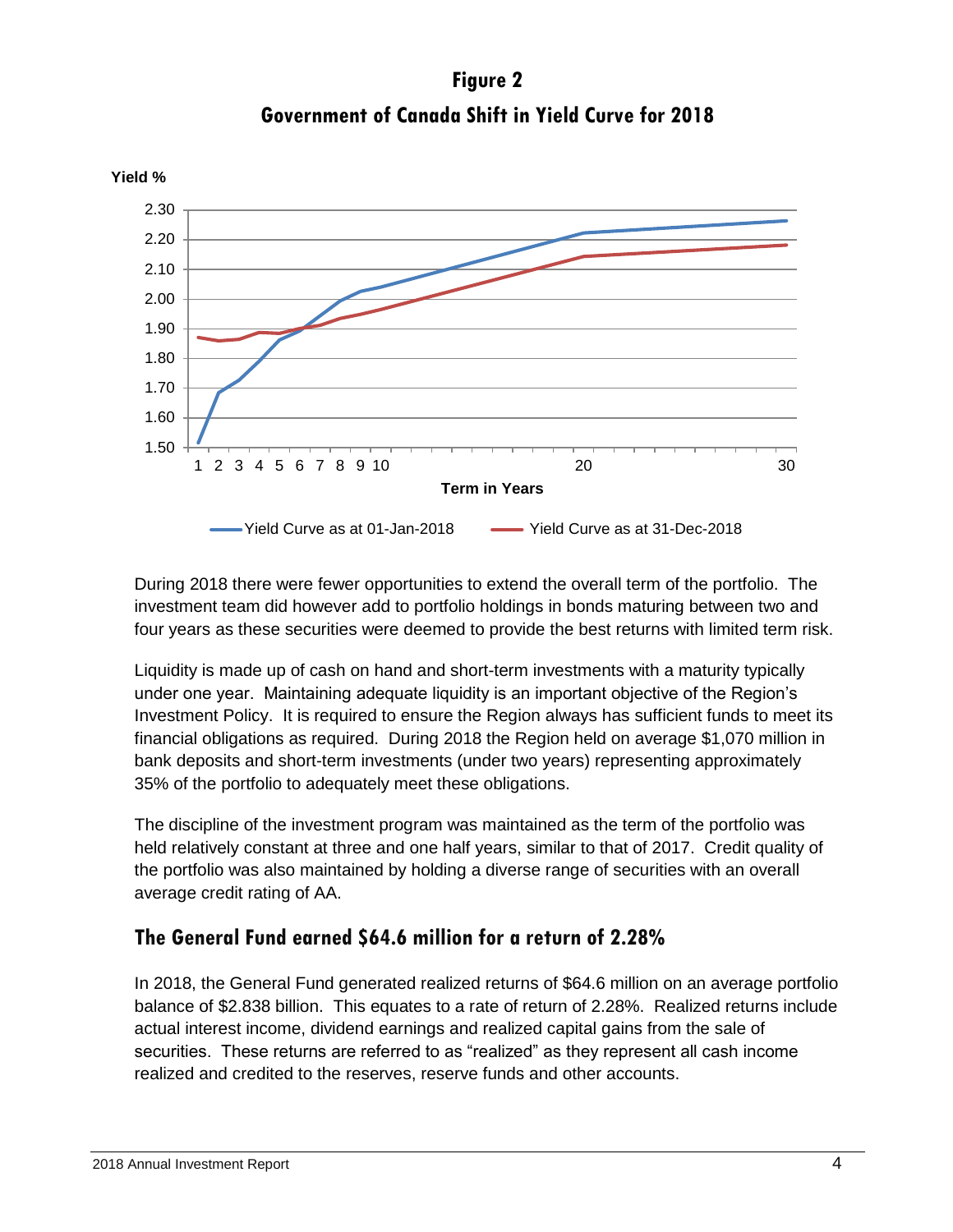Another method of calculating investment returns is referred to as mark-to-market returns (also known as total returns). Mark-to-market investment returns include the same components as realized returns, but also take into account any change in the market value of securities held from one period to the next.

This change in market value (due to the change in interest rates and stock market values) is not realized in the form of cash income, but rather is a potential gain or loss if all the investments being held are liquidated on the date of the calculation which for the purpose of this report was December 31, 2018.

As noted above, mark-to-market adjustments include the period over period change in the market value of the securities held in the portfolio. Bond prices are inversely related to interest rates. When interest rates rise bond prices decrease and conversely when interest rates fall bond prices increase. As indicated in Figure 2 above, in 2018 short-term interest rates rose dramatically throughout the year and as a result bond values decreased which resulted in an unfavorable mark-to-market impact. After accounting for the impact of a decline in market value mark-to-market returns for 2018 totaled 1.96%.

As cited earlier, it is a policy objective and the practice of the investment program to maintain adequate liquidity such that investments do not need to be sold prior to maturity and thereby avoid realizing capital losses.

#### **Table 1**

# **York Region General Fund Portfolio Comparison of Realized and Mark-to-Market Returns 2014 – 2018 (millions)**

| Year | Average       | <b>Realized</b> |         | Mark-To-                       | <b>Mark-to-Market Returns</b> |         |
|------|---------------|-----------------|---------|--------------------------------|-------------------------------|---------|
|      | <b>Assets</b> | <b>Income</b>   | Return* | Market**<br><b>Adjustments</b> | <b>Income</b>                 | Return* |
|      |               |                 |         |                                |                               |         |
| 2018 | \$2,838.2     | \$64.6          | 2.28%   | $-$8.9$                        | \$55.7                        | 1.96%   |
| 2017 | \$2,661.1     | \$66.9          | 2.51%   | $-$7.2$                        | \$59.7                        | 2.24%   |
| 2016 | \$2,306.7     | \$72.1          | 3.13%   | $-$22.7$                       | \$49.4                        | 2.14%   |
| 2015 | \$2,093.8     | \$85.4          | 4.08%   | $-$16.9$                       | \$68.5                        | 3.27%   |
| 2014 | \$2,010.0     | \$74.2          | 3.69%   | \$58.8                         | \$133.0                       | 6.62%   |

\*These returns exclude program costs of approximately \$664,000 or 2 basis points

\*\*Market value (mark-to-market) adjustments reflect the gain or loss in value of securities over the prior year end valuation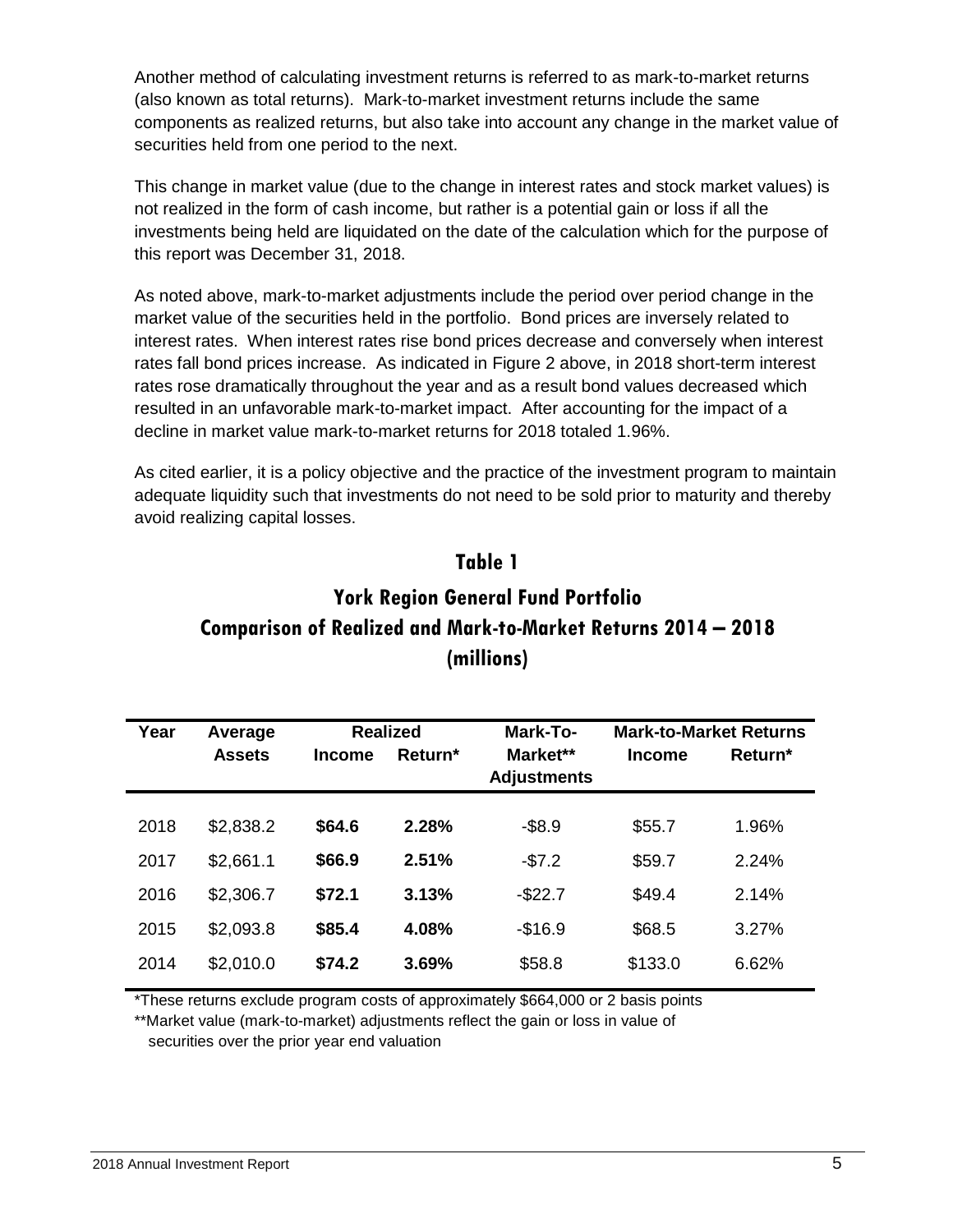After factoring in approximately \$702,000 in costs to operate the investment program (staff, safekeeping, market monitoring services, transaction costs, etc.), the net rate for the General Fund was 2.25%, a difference of three basis points. The three basis point cost compares favorably to the management fee charged by The ONE Investment Program, which equates to a weighted average of approximately 35 basis points.

### **The Sinking Fund earned \$18.4 million for a return of 2.86%**

In 2018, the Sinking Fund generated realized returns of \$18.4 million on a portfolio averaging \$645.8 million. This equates to a realized rate of return of 2.86%. The returns were \$0.700 million higher than the \$17.7 million required to meet the Sinking Fund's actuarial requirement for 2018.

The actuarial requirements of the Sinking Funds for the year are based on predetermined expected rates of return (set at time of the debenture issue) for each Sinking Fund. The expected rates of return range from 1.60% to 3.0% depending on the term characteristics (10 year, 20 year or 30 year) of the Sinking Fund. The Sinking Fund requirements are expected to accumulate to an amount sufficient to pay the related debentures face value on maturity. The excess of revenue over these requirements for the year is included in the fund balance.

## **The General Fund portfolio performance is compared to two benchmarks**

The investment performance of the General Fund Portfolio is compared to two different types of benchmarks: a managed fund benchmark and an index fund benchmark. Both benchmarks are considered fair references as they reflect the nature and scope of the mandate of the Region's investment program, as intended by the Investment Policy.

The managed fund benchmark is represented by the weighted composite returns of The ONE Investment Program's Money Market, Bond and Equity portfolios. Each of these funds is professionally managed by a different investment management firm selected and monitored by The ONE Investment Program.

The index fund benchmark the Region measures its performance is provided by The Financial Times Stock Exchange (FTSE) Capital Markets Group is a predominant provider of exchange-related indices throughout the world.

For the equity portion of the portfolio, the Region uses the S&P/TSX (Standard and Poor's/Toronto Stock Exchange) Composite Index, which is designed to measure the market activity of stocks listed on the Toronto Stock Exchange.

The Region's index-based benchmark, therefore, consists of the weighted composite returns of the FTSE Canadian Money Market, Short-Term Bond, Mid-Term Bond and Long-Term Bond indices and the S&P/TSX Composite Index. This benchmark reflects the returns earned on the passive investment of securities and can be easily tailored to reflect the changing nature of a portfolio over time. The FTSE/S&P Composite Index is used as the primary benchmark when assessing the Region's portfolio performance. The composite mark-to-market return of this benchmark in 2018 was 1.37%. York Region's portfolio return of 1.96% exceeded that benchmark by 0.59%.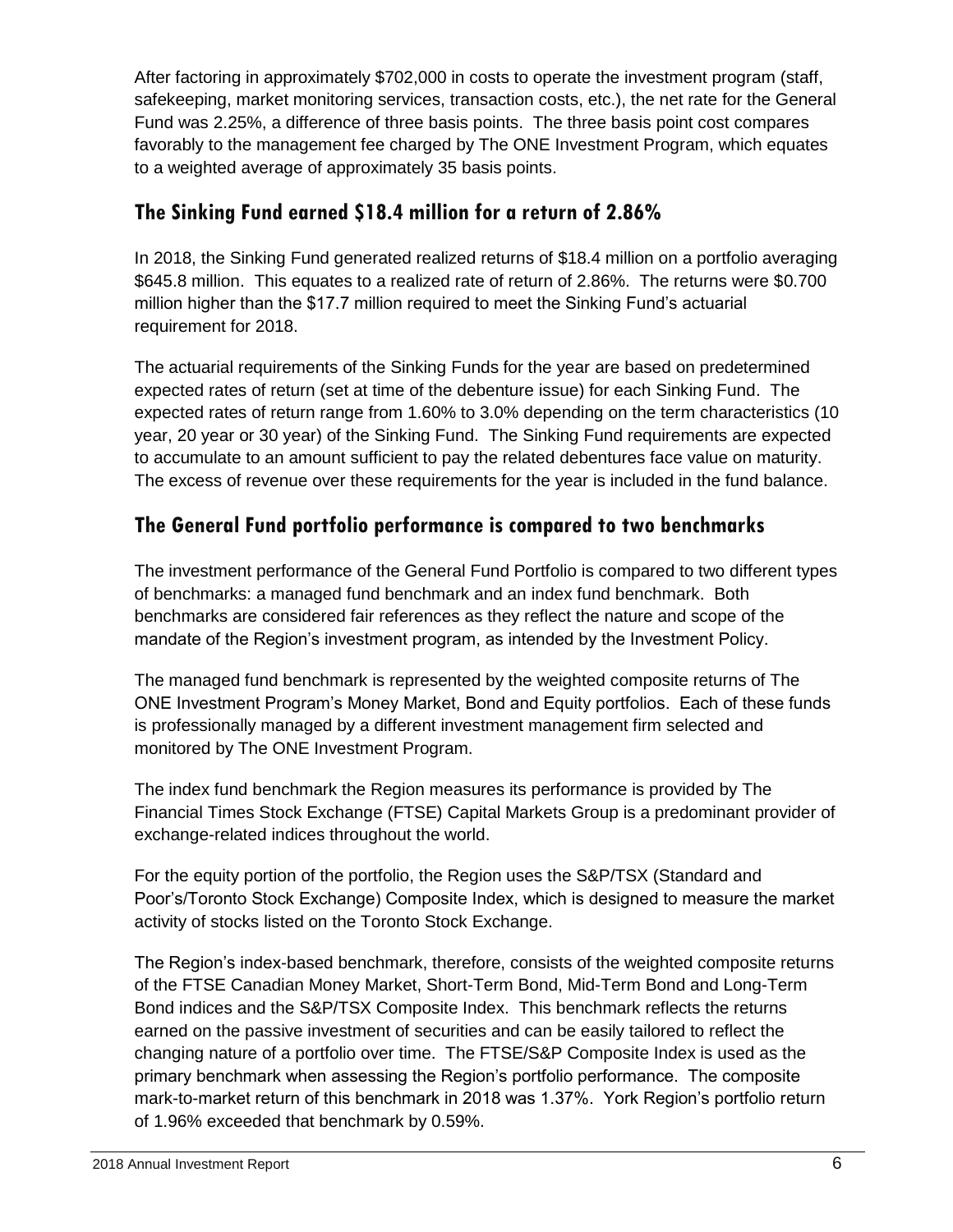### **The General Fund Portfolio has consistently outperformed its benchmarks**

The 2018 results and comparisons for the last ten years for both the ONE Investment Program and the FTSE/S&P Composite Index are summarized in Table 2 and Figurally depicted in Figure 3.

#### **Table 2**

## **Comparison of Mark-to-Market Returns General Fund versus FTSE/S&P Composite Index and ONE Program**

| Year               | <b>York Region</b> | <b>FTSE TMX</b> |                   | <b>ONE Program</b> |                   |
|--------------------|--------------------|-----------------|-------------------|--------------------|-------------------|
|                    | <b>Return</b>      | Return          | <b>Difference</b> | Return             | <b>Difference</b> |
|                    | %                  | %               |                   | %                  |                   |
| 2018               | 1.96               | 1.37            | 0.59              | 1.35               | 0.61              |
| 2017               | 2.24               | 1.10            | 1.14              | 0.42               | 1.82              |
| 2016               | 2.14               | 1.67            | 0.47              | 1.17               | 0.97              |
| 2015               | 3.27               | 2.33            | 0.94              | 1.43               | 1.84              |
| 2014               | 6.62               | 6.09            | 0.53              | 2.62               | 4.00              |
| 2013               | 1.24               | $-0.02$         | 1.26              | 1.52               | $-0.28$           |
| 2012               | 3.21               | 2.42            | 0.79              | 1.67               | 1.54              |
| 2011               | 6.49               | 5.25            | 1.24              | 2.95               | 3.54              |
| 2010               | 5.48               | 4.17            | 1.31              | 2.47               | 3.01              |
| 2009               | 4.28               | 3.55            | 0.73              | 2.78               | 1.50              |
| 10 year<br>average | 3.693              | 2.793           | 0.9               | 1.838              | 1.855             |

As Table 2 and Figure 3 indicates, the General Fund's investment returns have exceeded the FTSE/S&P Composite Index every year since 2009. Over that period, the Region has generated approximately \$210 million in additional earnings over the FTSE/S&P Composite Index. Compared to the ONE Investment Program returns, the Region's portfolio generated \$349.7 million in additional earnings over the same 10-year period.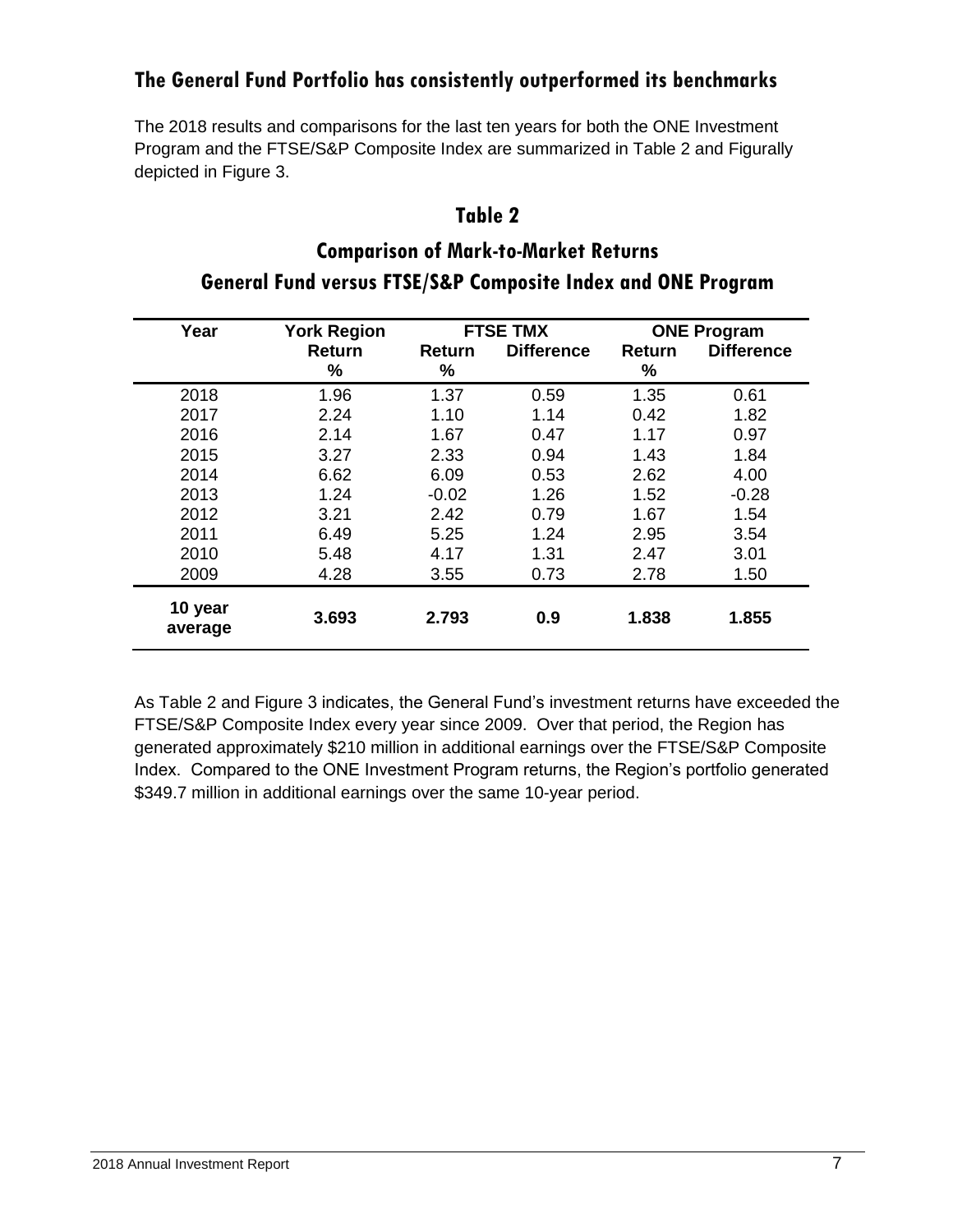#### **Figure 3**



**Comparison of General Fund Mark-to-Market Investment Returns\***

\*The 2013 FTSE/S&P return of -0.02% is not perceptible on graph

Figure 4 below compares the General Fund's realized returns with those of the Municipal Benchmarking Network Canada (MBNC) and the ONE Program. As depicted York Region's investment returns have significantly exceeded these respective returns every year since 2009. The MBNC comparison is a good measurement of how York Region's investment program has performed compared to its peers both within Ontario and across Canada.





**Comparison of General Fund Realized Investment Returns**

\*MBNC 2018 data not available until June/July 2019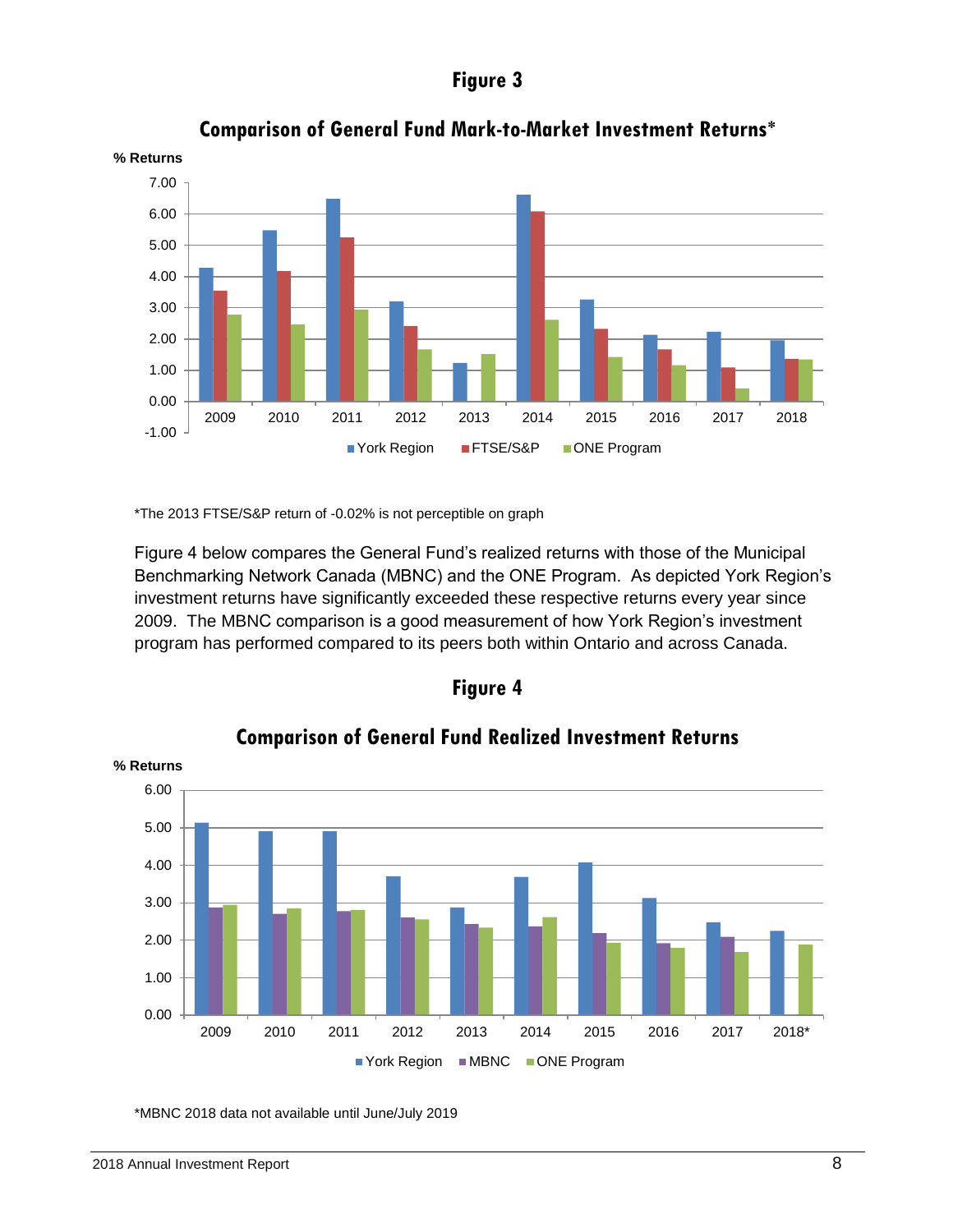Figure 5 illustrates the amount of additional investment earnings York Region's investment program has generated compared to its respective benchmarks and peer municipalities over the period from 2009 to 2018.

As depicted the General Fund portfolio earned \$168 million more compared to the FTSE/S&P, \$276 million more than the average return of the MBNC member municipalities and \$301 million more compared to the ONE Program.



#### **Cumulative Surplus Over Benchmarks and Municipal Peers**

**Figure 5**

## **General Fund holdings of the Region's own debt did not change significantly in 2018**

As at December 31, 2018, approximately 1.11% of the General Fund portfolio was invested in York Region securities, compared to 1.19% a year ago. York Region's securities are treated in the same way as any other securities in the portfolio. That is, these securities are bought when returns are promising and sold when funds are needed or other opportunities arise. Information regarding these transactions is presented in Attachment 3 as required by Ontario Regulation 438/97 (as amended) of the Municipal Act, 2001.

## **Investment themes for 2019 are to be opportunistic and maintain reasonable liquidity levels**

The US continues to make steady progress in employment and other economic factors, and the Federal Reserve has signaled to the market that it is prepared to raise rates either two or three times this year. Many feel the current policy proposals around protectionism and economic stimulus will lead to higher inflation and consequently higher interest rates.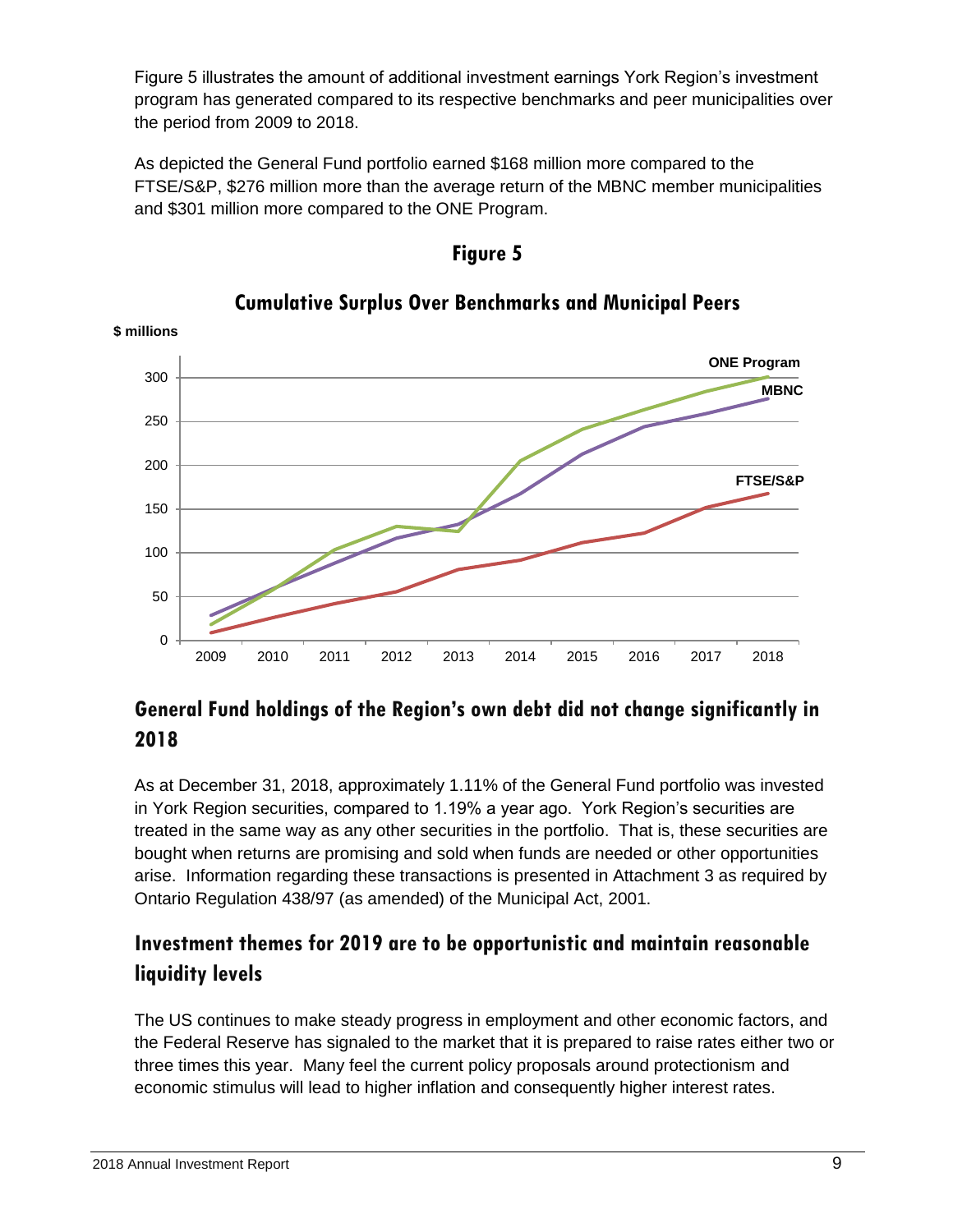When or if long-term interest rates rise meaningfully, staff will extend term to lock-in higher returns for the Region. In the meantime, any short-term gyrations in rates will be viewed as opportunities to enhance investment returns.

With that in mind, the following themes will guide the 2019 investment program:

- 1. Maintain adequate liquidity level to cover capital and operating expenses
- 2. Seek out opportunities to enhance portfolio return

# **5. Financial**

## **The Region generated a realized investment return of \$64.6 million on the General Fund in 2018**

The Region generated a realized investment return of \$64.6 million on the General Fund in 2018. After costs, the total return was \$16.7 million higher than the principal benchmark, the FTSE/S&P Composite Index, and \$17.3 million higher than the ONE Investment Program. These returns augment reserve and reserve fund balances over the longer term potentially reducing future levels of required contributions to these funds.

### **Realized investment returns on the Sinking Fund totaled \$18.4 million**

In 2018, the Sinking Fund generated realized returns of \$18.4 million on a fixed income portfolio averaging \$645.8 million. This equates to a realized rate of return of 2.86%. The returns were \$.700 million higher than the \$17.7 million required to meet the Sinking Fund actuarial requirement for 2018.

# **6. Local Impact**

Returns generated from the General Fund portfolio have no direct impact on area municipalities. However, higher returns realized by the Sinking Fund portfolio help defray costs of borrowing for those municipalities participating in these Sinking Funds.

# **7. Conclusion**

In 2018 the General Fund investment portfolio generated \$64.6 million, for a realized return of 2.28%. This exceeded the FTSE/S&P and ONE Investment Program benchmarks by 91 basis points and 39 basis points respectively.

The Sinking Fund investment portfolio generated realized returns totaling \$18.4 million, which was \$.700 million higher than the actuarial requirement for the year.

It is the opinion of the Commissioner of Finance that all investments were made in accordance with the investment policies and goals approved by Council and the Sinking Fund Committee.